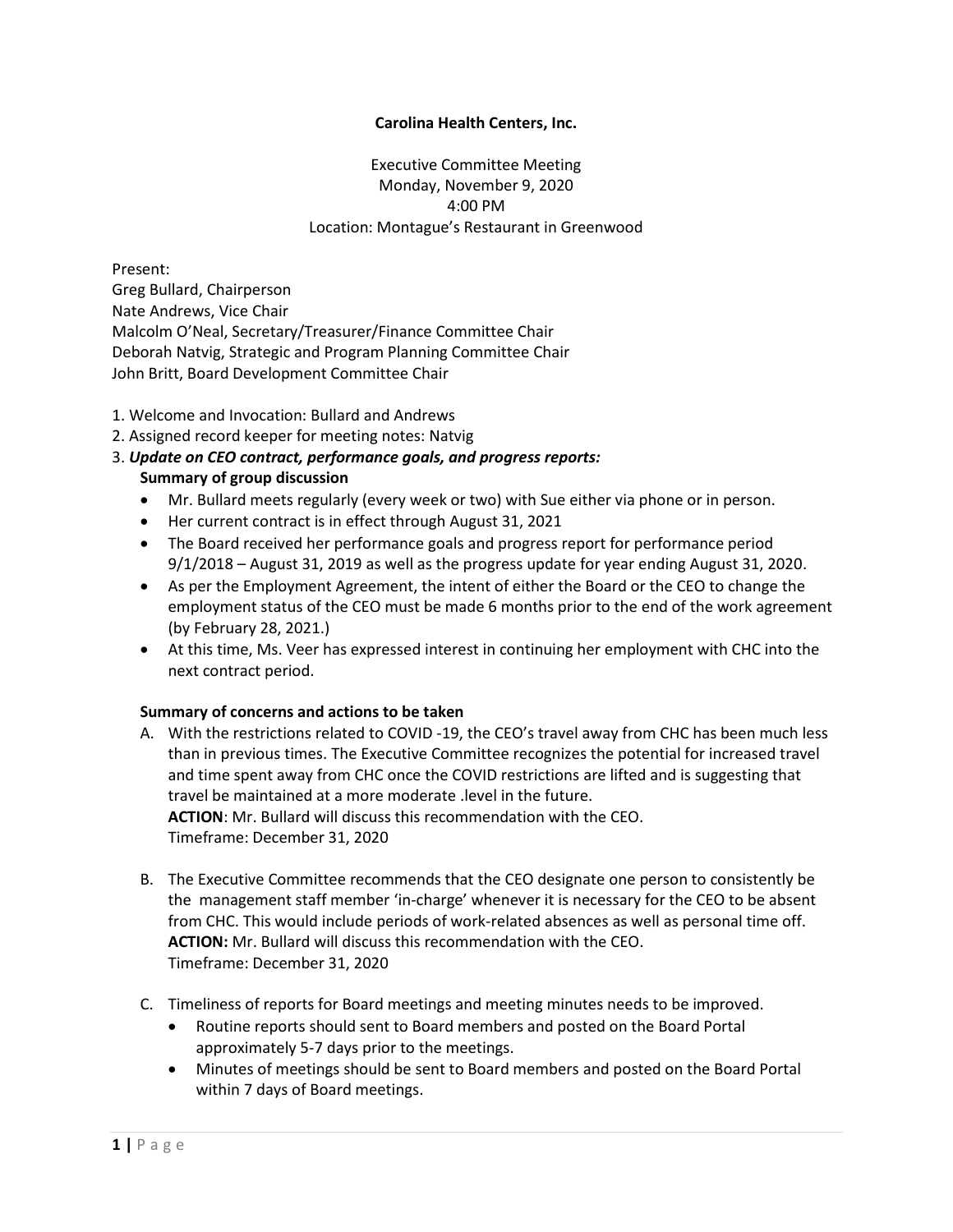Additional information may be sent to Board members as it is developed if necessary for Board meetings.

**ACTION**: Mr. Bullard will discuss this concern with the CEO Timeframe: December 31, 2020

D. Hiring someone to fill the Executive Assistant position to the CEO should again be considered to improve preparation for meetings, preparation of other work flow documents, and to ensure coordination with staff maintaining the website and Board Portal. This person would have the responsibility and authority to work directly with members of the management team to ensure reports are completed in timely manner.

**ACTION**: Mr. Bullard will discuss this recommendation with the CEO Timeframe: December 31, 2020

## 4. *Board Development:*

A. Ms. Abby Banks has been approached and expressed willingness to serve as the new Board Chair provided that she will receive mentoring and assistance as needed.

**ACTION**: Mr. Bullard will invite Ms. Banks to attend any Executive Board meetings that take place prior to the election of new officers. Timeframe: November 23, 2020.

B. The Bylaws will be updated to reflect a new position on the executive committee. This position will be the Immediate Past Chair and serve as a primary mentor for the incoming Chair.

**ACTION**: Ms. Natvig will draft a revision to the Bylaws to include the new structure of the Executive Board and have it presented for Board action. Timeframe: December 21, 2020.

C. Mr. O'Neal proposed that he step down from the Secretary/Treasurer position and that Ms. Donna Hutchinson be approached about accepting that position. His proposal is based on Ms. Hutchinson's financial experience and background and the time she has now served on the Board. Mr. O'Neal is willing to continue to serve on the Finance committee.

**ACTION**: Mr. Britt will contact Ms. Hutchinson to see if she is willing to serve as the Secretary/ Treasurer for the new term of office. Timeframe: November 23, 2020.

D. Based on the action taken in July 2020, the annual meeting and election of new officers was postponed for at least 6 months or February 2021. The Executive Committee discussed the possibility of holding the election of Officers at the December 2020 meeting since we have viable candidates for the Chair and Secretary/Treasurer positions. The date of the Annual Meeting could still be decided on at the meeting on February 21, 2021.

**ACTION**: Dates to be finalized at the November meeting. Timeframe: November 23, 2020